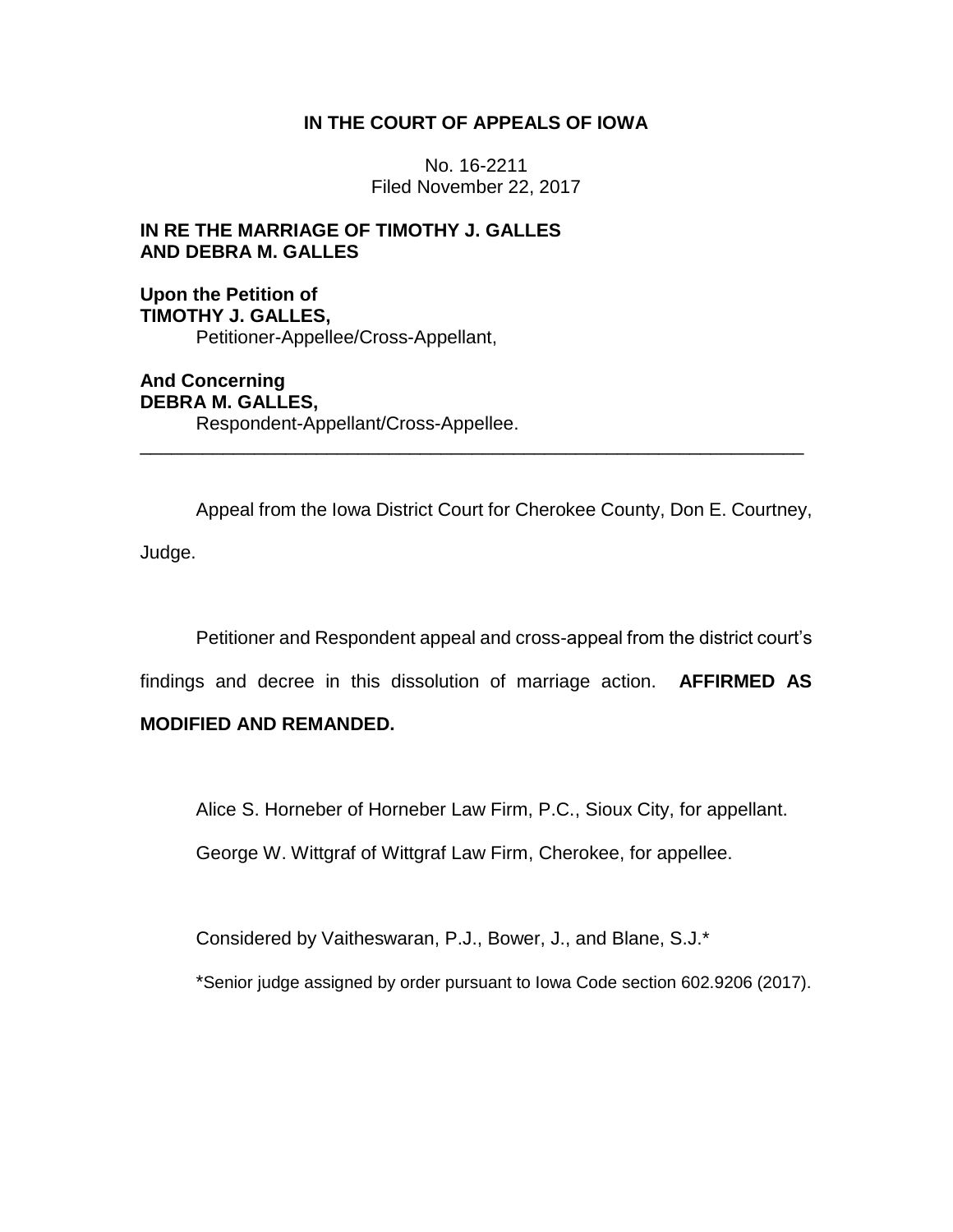#### **BLANE, Senior Judge.**

The parties appeal and cross-appeal from the district court's findings and decree in this dissolution-of-marriage action. Debra M. Galles contends the court did not properly value and equitably distribute their property and debts, included or failed to exclude inherited and gifted property, failed to award her a portion of Timothy Galles's IPERS pension benefits, erred in allowing property equalization payments to be made in three installments, failed to require the parties to file jointly their 2015 tax returns, failed to award adequate alimony, and failed to award adequate attorney fees. On cross-appeal, Timothy contends the trial court erred in awarding alimony and attorney fees to Debra.

#### **A. Procedural Background.**

On July 20, 2015, Timothy filed a petition for dissolution of marriage. Debra filed her answer on August 10. Trial was held on March 3, 2016, before the district court. The court issued a decree on November 29. Debra filed a timely notice of appeal on December 27. Timothy filed a notice of cross-appeal on December 29.

### **B. Factual Background.**

The parties married on September 10, 1988, and separated in late September 2014. At trial, Timothy was sixty-three years old and a 1971 graduate of Remsen St. Mary's High School in Remsen. After Timothy graduated from high school he became employed with Hoover Oil as a mechanic. When Hoover Oil was sold, he purchased a partnership in a bar/restaurant in Marcus, which he operated until 1983. At that time Timothy found employment with Means Oil, formerly Hoover Oil, and worked for them as a mechanic from 1983 to 1989. Starting in 1989 he was employed with the City of Marcus, and remained there for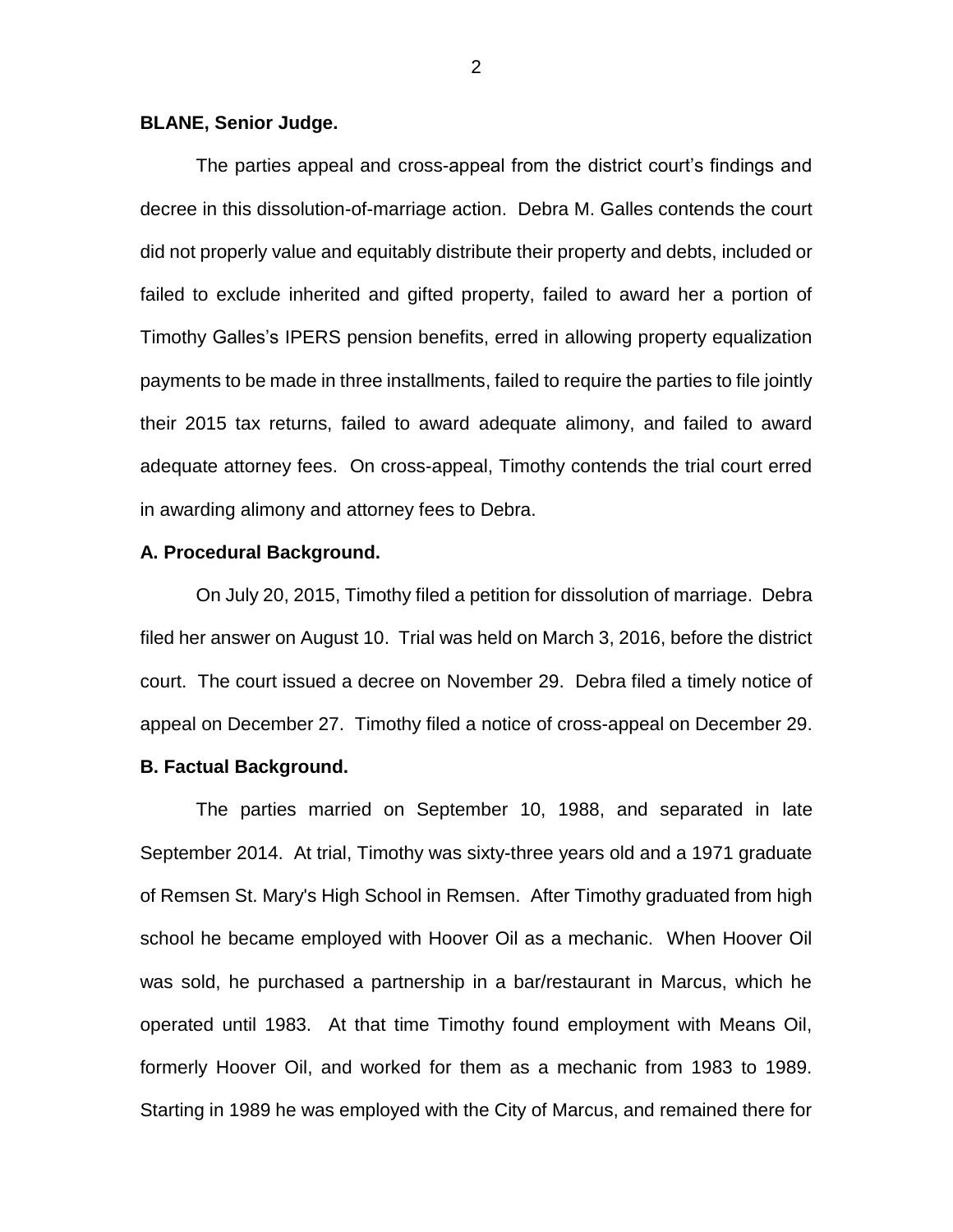twenty years, serving in several capacities, including street superintendent, public works director, and city foreman.

Debra was born in 1956 and is a 1975 graduate of Marcus Community High School in Marcus. After her graduation from high school she worked in nursing homes and restaurants. For approximately seventeen years she worked for K-Products in Marcus, during which time she sustained a work injury which resulted in four surgeries—two on her arm and two on her wrist. These resulted in a workers' compensation permanent partial disability award. Debra was unable to return to employment with K-Products because of her physical limitations. At that point Debra became employed with Heartland Care Center in Marcus. She is employed full time as a cook, working from thirty to thirty-five hours per week, making between thirteen and fourteen dollars per hour. In 2015, she earned \$24,920. If she works an average of sixty-four hours per pay period, which is every two weeks, she qualifies to obtain health insurance through her employer.

No children were born to this marriage. However, Debra did bring a twelveyear-old child into the marriage. The child lived with the parties full-time. Debra never received any child support from the natural father of the child.

After Timothy retired from the City of Marcus, he became employed at Marcus Lumber Company in the fall of 2009 in their plumbing and heating department. He works a forty-hour work week and is paid \$17.30 per hour. When he reached sixty-two years of age, he collected several Social Security checks before realizing he could only work twenty to twenty-five hours per week without being penalized. If he worked less than full time he would lose all benefits offered through his employer, including insurance coverage. He repaid the Social Security

3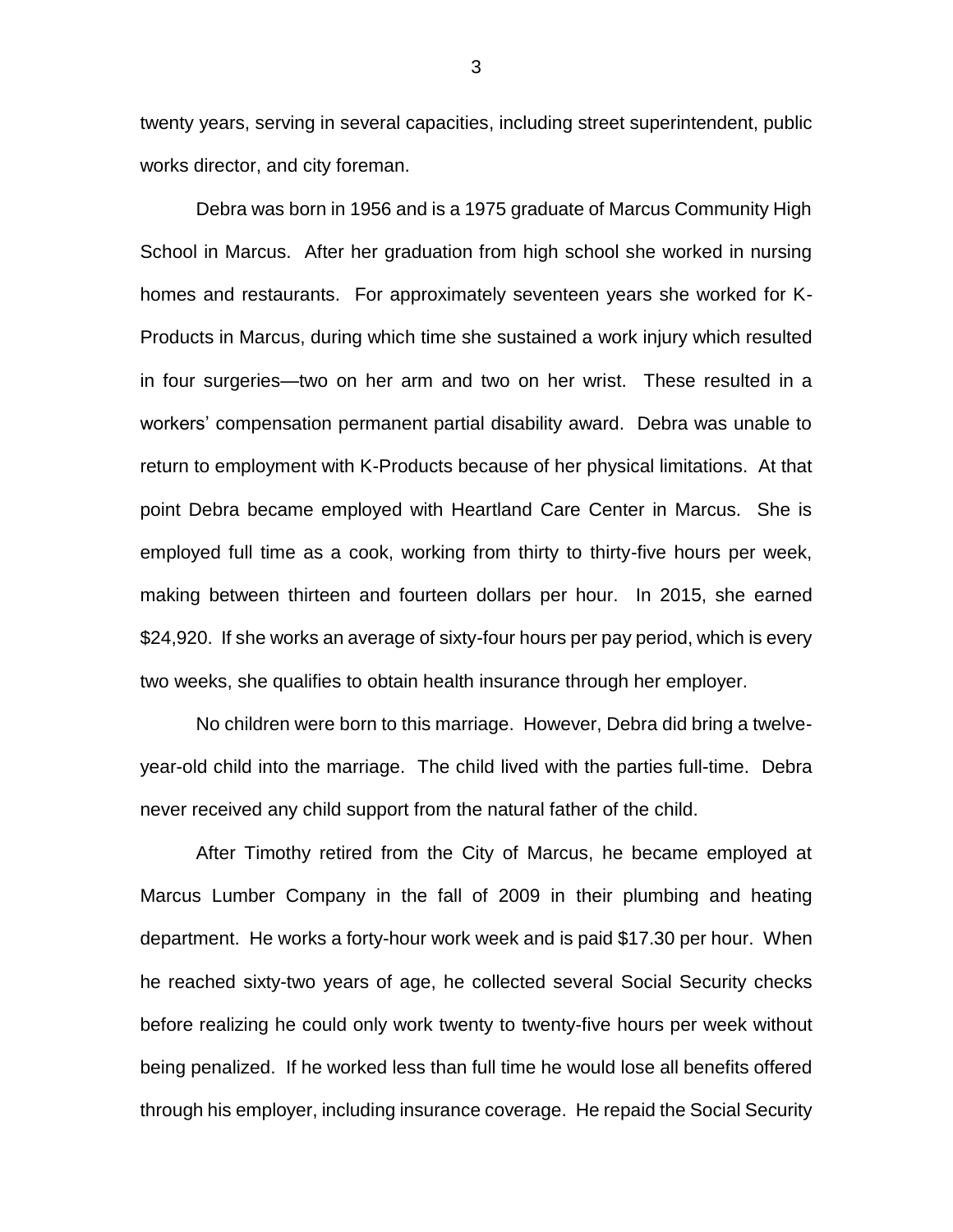Administration for the payments received and went back to full time, forty hours per week. His intention is to retire when he is sixty-four because his job is physically demanding, but part-time work is possible.

Upon his retirement from the City of Marcus in 2009, Timothy began receiving IPERS benefits and continues to receive those monthly. He has elected to receive his full IPERS benefits with no payment upon his death to anyone else.

Timothy purchased a residence on North Ash Street in Marcus, Iowa, in July of 1977 for \$24,500. In 2005, the home was remodeled, which was financed with Timothy's inheritance of \$33,800.86 from his parents and gifts from his older brother.

During the marriage, the parties shared responsibility for maintaining the residence with Timothy paying the bills and doing repair work. Debra did the laundry, housecleaning, buying groceries, and cooking. During the first half of the marriage the parties each maintained their own checking accounts and shared a joint savings account. Timothy paid for maintenance around the house out of his account and Debra paid for groceries and clothes out of her account. Eventually the parties began sharing joint checking and savings accounts until the fall of 2014 when Debra left the residence. The parties kept a significant amount of cash in the home and when Debra left Timothy wrote her a check for \$7000, half of that cash amount.

At the time of separation at the end of September 2014, Debra moved into her deceased mother's home located on North Maple in Marcus. The home was owned in joint tenancy by Debra's parents. Upon her mother's death, Debra, with the consent of her siblings, moved into the home after making payment to the Iowa

4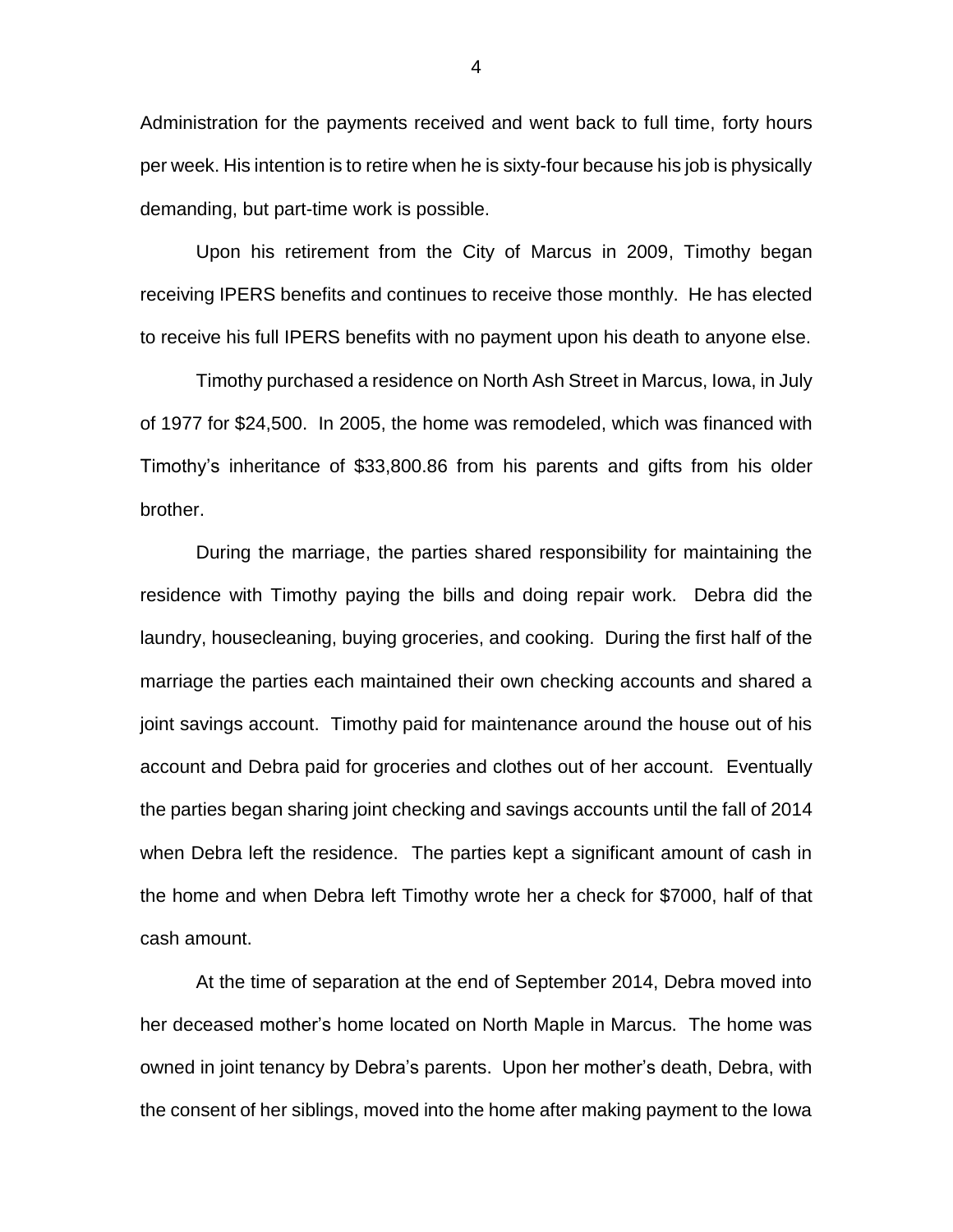Department of Human Services in the amount of \$2332.80 for medical assistance debt incurred by her father and owed by her mother. Upon payment of that debt, she began making rental payments to her four sisters beginning in November of 2014. She pays rent of \$300 four out of every five months.

Debra submitted a proposed division of assets and liabilities. With some exceptions, the parties agreed with the division of assets as outlined in the exhibit but disagree on values. Debra's financial affidavit itemizes her expenses at \$2131 per month. Following their separation, Timothy continued to pay for Debra's health and car insurance and paid for the maintenance of her car.

#### **C. Standard of Review.**

Dissolution cases are reviewed de novo. *See* Iowa R. App. P. 6.907; *In re Marriage of McDermott*, 827 N.W.2d 671, 676 (Iowa 2013). "Although we decide the issues raised on appeal anew, we give weight to the trial court's factual findings, especially with respect to the credibility of the witnesses." *In re Marriage of Sullins*, 715 N.W.2d 242, 247 (Iowa 2006) (citation omitted). "Ordinarily, a trial court's valuation will not be disturbed when it is within the range of permissible evidence." *In re Marriage of Hansen*, 733 N.W.2d 683, 703 (Iowa 2007). We review an award of attorney fees for an abuse of discretion. *In re Marriage of Schenkelberg*, 824 N.W.2d 481, 484 (Iowa 2012). An abuse of discretion occurs when the district court exercises its discretion "on grounds or for reasons that are clearly untenable or to an extent clearly unreasonable." *Id*. "A ground or reason is untenable when it is not supported by substantial evidence or when it is based on erroneous application of the law." *Id*.

#### **D. Discussion.**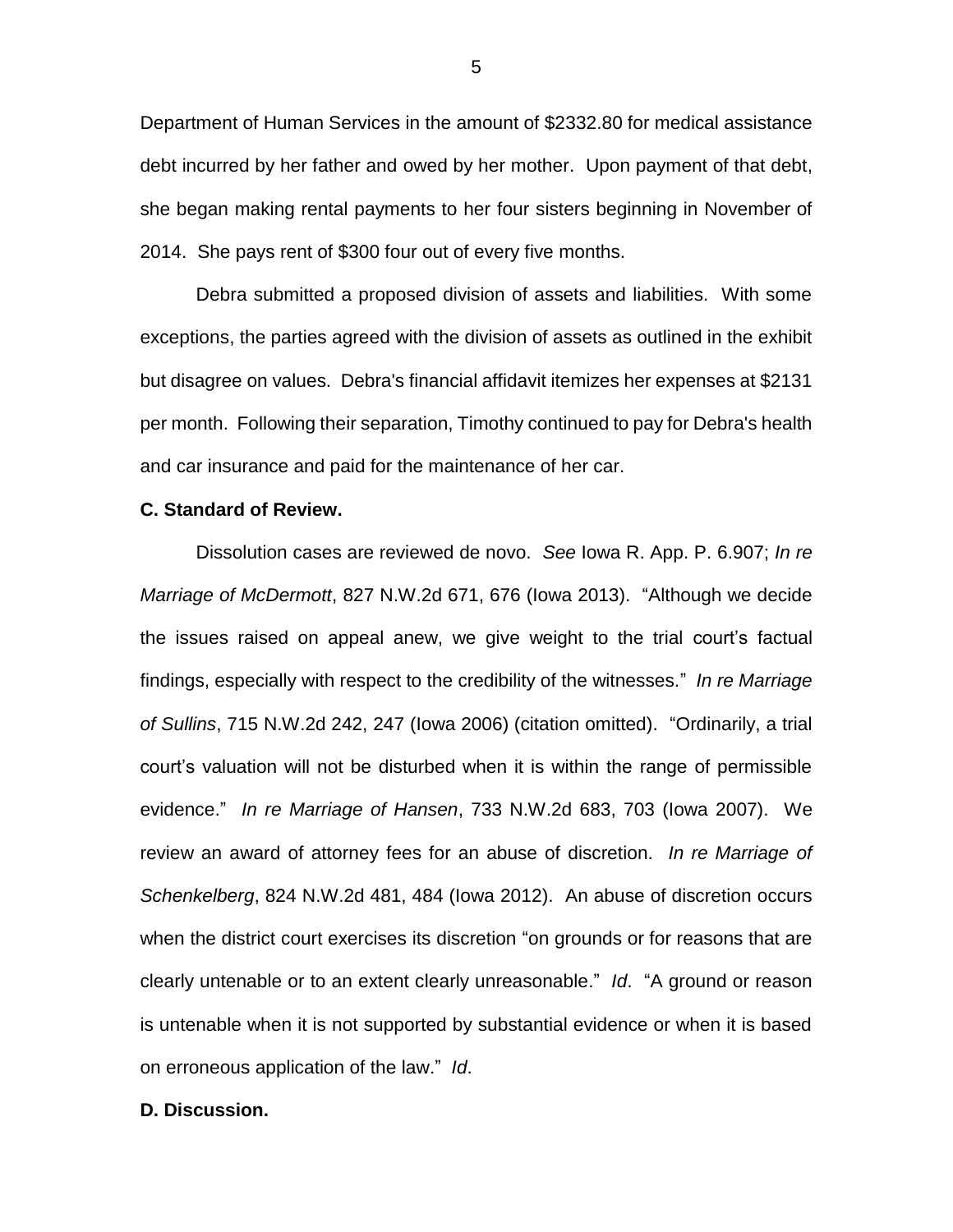## I. WHETHER THE TRIAL COURT ERRED IN FAILING TO AWARD DEBRA ONE-HALF OF THE IPERS BENEFITS.

Timothy earned an IPERS pension while employed by the City of Marcus. During the entirety of that employment he was married to Debra. His IPERS payment is \$1201.23 per month. We also note that Timothy elected an IPERS benefit that pays him the full amount and does not pay any amount to a survivor upon his death.

IPERS is a defined benefit program and is therefore a pension. *Sullins*, 715 N.W.2d at 249. "Pensions are divisible marital property." *Id.* at 247. Such pensions are to be divided in a dissolution action. *See In re Marriage of Benson*, 545 N.W.2d 252, 255 (Iowa 1996). The trial court here failed to divide the IPERS pension. Division may be in one of two manners—the present-value method or the percentage method. *See id.* It is normally desirable to divide a defined-benefit plan by using the percentage method. *Sullins*, 715 N.W.2d at 250 ("[T]he better way to divide and distribute the IPERS account is to use the percentage method normally applicable to cases involving IPERS.").

The trial court's only mention of IPERS in the decree was in relation to alimony, stating: "Even if Timothy were to retire on his social security, distributions from retirement accounts, and IPERS benefits, the Court finds he can afford \$300 per month alimony payments to Debra." On our de novo review, we find that the trial court erred in failing to order division of Timothy's IPERS pension by entry of a qualified domestic relations order (QDRO). The QDRO should divide Timothy's IPERS benefit equally between the parties from the date of the original dissolution decree. Since Timothy has received the full IPERS payments from the date of the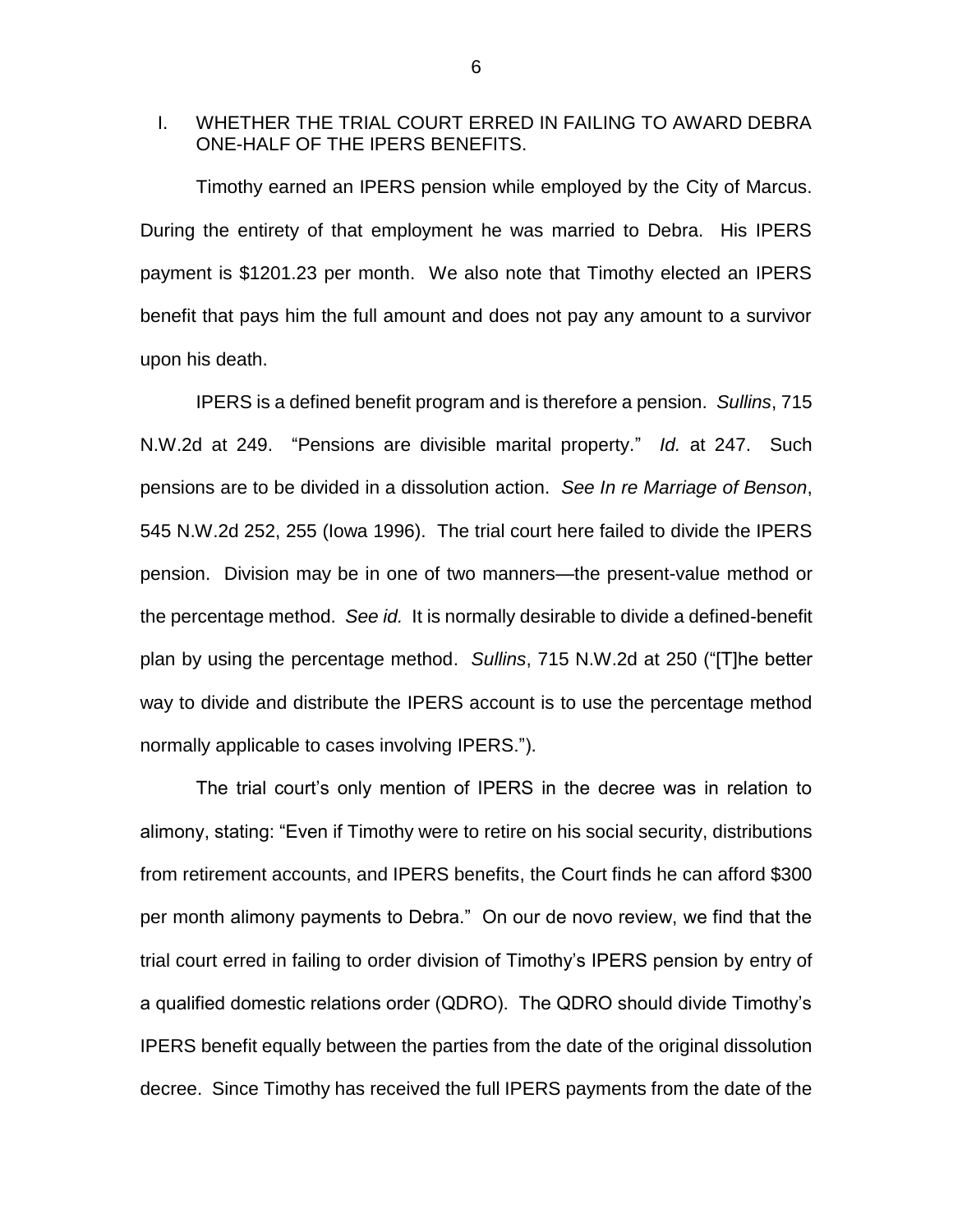decree, the amended decree should provide for Timothy to pay Debra one-half of the IPERS payments he has received from that date.

II. WHETHER THE TRIAL COURT ERRED IN FAILING TO AWARD DEBRA \$35,000 OF THE VALUE OF THE MARITAL HOME.

Both parties agreed at trial that the value of the marital home was \$75,000. Prior to the marriage, Timothy purchased the home on North Ash Street for \$24,500. He had a thirty-two-year mortgage with monthly payments of \$164. At his level of payment, Timothy had reduced the mortgage principal to some extent when the parties married in 1988.<sup>1</sup> During the marriage, the parties paid off the mortgage. At trial Debra proposed that Timothy be awarded \$40,000 of the home equity and that she be awarded \$35,000, apparently to recognize Timothy's additional equity from paying on the mortgage for eleven years before their marriage.

Timothy presented evidence that he inherited \$33,800.86 from his parents and received \$25,640 in gifts from one of his brothers. The trial court accepted Timothy's testimony and did not divide this property, citing Iowa Code section 598.21(6) (2015): "Property inherited by either party or gifts received by either party prior to or during the course of the marriage is the property of that party and is not subject to a property division under this section except upon a finding that refusal to divide the property is inequitable . . . ." The trial court found that Timothy used his inheritance and gifts to remodel and make significant improvements to the

<sup>&</sup>lt;sup>1</sup> Neither party presented evidence as to the value of the residence, Timothy's equity, or the outstanding amount of the mortgage in 1988 when the parties married.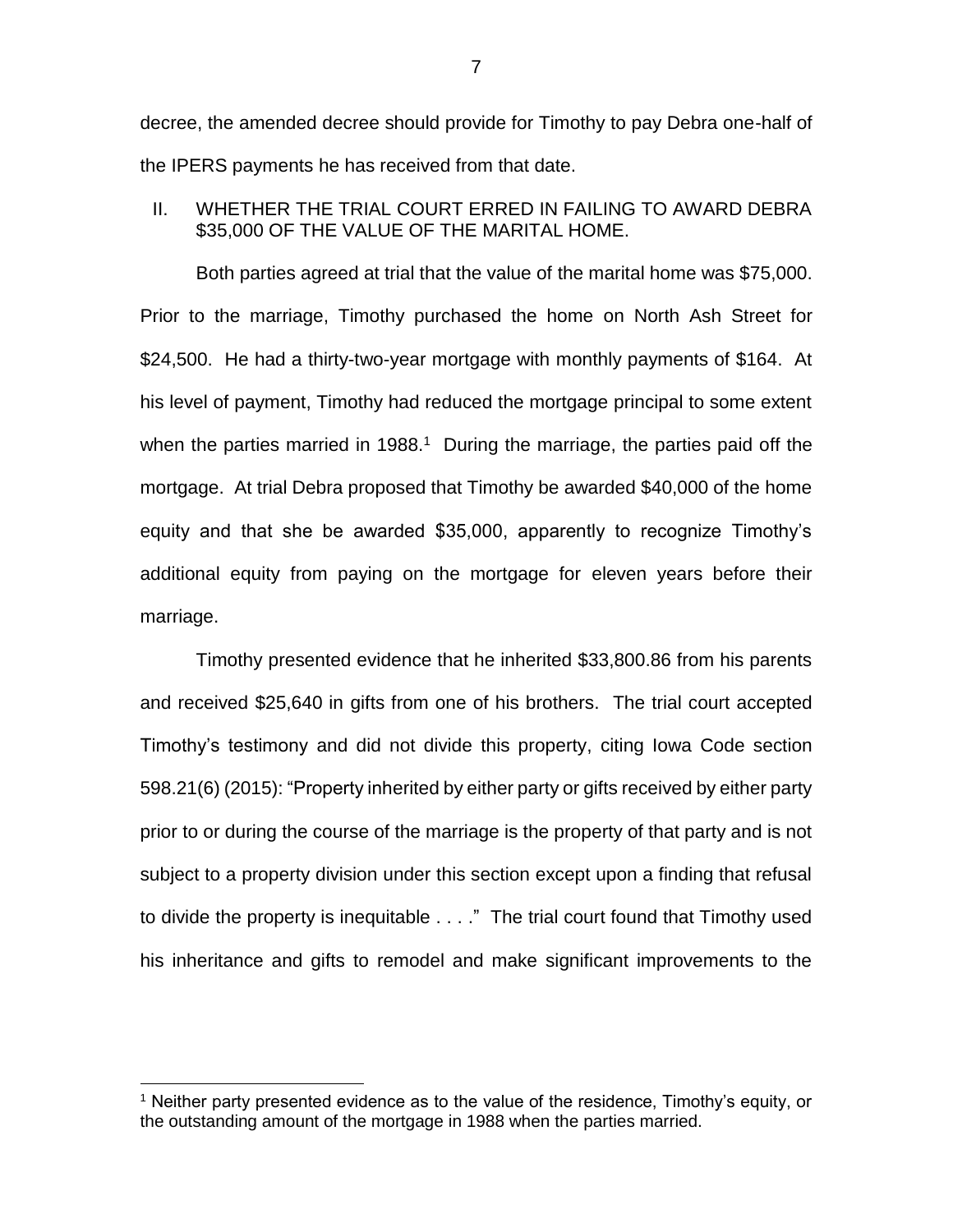residence.<sup>2</sup> The court awarded the marital home to Timothy, stating: "By awarding the home to Timothy the Court gives him credit for the inheritance received from his family and [gifts] from his brother." $3$ 

Inherited or gifted property stands as an exception to the statutory mandate of equitable distribution. Inherited property is normally awarded to the individual spouse who owns the property, independent from the equitable distribution process. *In re Marriage of Schriner,* 695 N.W.2d 493, 496 (Iowa 2005). But this exclusion is not absolute; inherited property may be divided if equity demands it in light of the circumstances of a spouse or the children. *Id.*

Debra argues that Timothy failed to show the amount spent on the remodel or that the remodel was paid for by inheritance or family gifts. She claims that they took out a loan for the remodeling and that Debra assisted in repaying the loan. Our review of the record does not support this contention. Timothy deposited his inheritance and gifts into the parties' joint account and then paid for the remodeling out of that account.

Based upon our de novo review, the trial court applied the correct legal analysis to determine Timothy was entitled to the inheritance and family gifts as his separate, nonmarital property. It appears inheritance and gifts were used for

 $2$  The parties made additions to the existing home with a full basement under the additions, rebuilt the kitchen, converted the three-season room to a four-season room, built a new garage, replaced flat roofs with pitched roofs, installed a new roof, new siding, and new gutters.

 $3\overline{3}$  We note that there was no evidence as to the actual amount spent on the improvements to the residence. We further note that one-half of the home equity would be \$37,500. Timothy's inheritances and gifts totaled \$59,440.86, which would more than offset the equity in the marital residence to which Debra would otherwise be entitled. In effect, the trial court did not set off the full amount of Timothy's inheritance and gifts.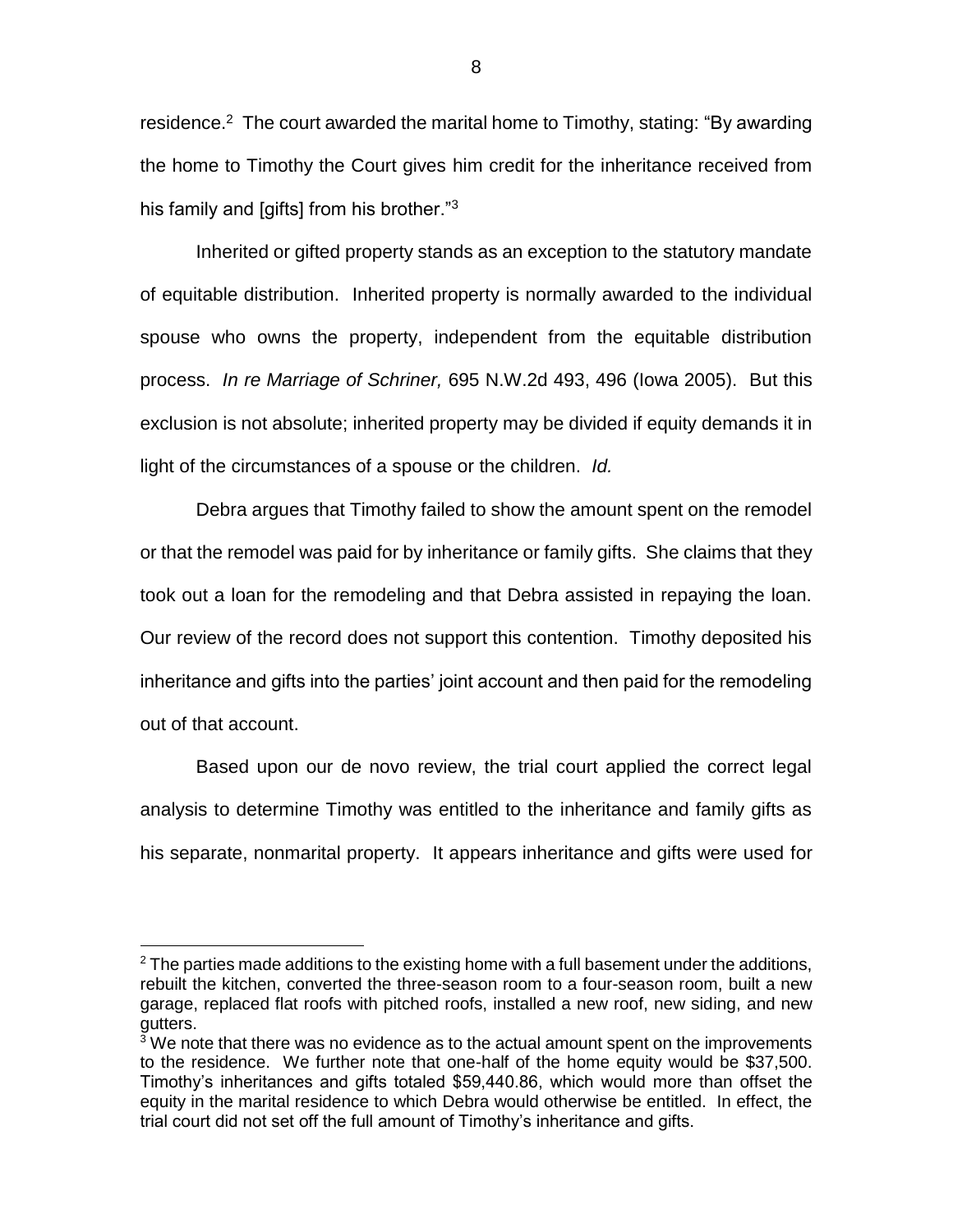improvements to the residence, which resulted in a significant increase in its value. We find no basis to change the decree in this regard.

III. WHETHER THE TRIAL COURT ERRED IN FAILING TO INCLUDE THE VALUE OF PERSONAL PROPERTY AWARDED TO TIMOTHY, FAILING TO CORRECTLY VALUE PERSONAL PROPERTY IT AWARDED, AND IN INCLUDING DEBRA'S NONMARITAL INHERITANCES AND GIFTS.

The trial court awarded Debra specified personal property valued at \$11,040. and awarded Timothy specified personal property valued at \$46,905. Debra initially complains that the trial court failed to include in the distribution certain personal property that should have been awarded to Timothy. Specifically, Debra contends Timothy took Debra's paychecks away from her for the six months before their separation and kept those monies in accounts over which he maintained control as to how the money was spent. Debra listed this amount in her list of assets as \$10,723. The trial court neither lists this amount in the findings or decree nor addresses why it was not included in the distribution.

Timothy argues on appeal that Debra did not preserve this issue for appeal by failing to file a motion pursuant to Iowa Rule of Civil Procedure 1.904(2) to enlarge or amend the findings, judgment or decree. "[W]e have repeatedly said that a [rule 1.904(2)] motion is necessary to preserve error 'when the district court *fails to resolve* an issue, claim, or other legal theory properly submitted for adjudication.'" *Meier v. Senecaut*, 641 N.W.2d 532, 539 (Iowa 2002) (emphasis in original) (citation omitted). Under the supreme court's prior holdings, we must agree with Timothy. Debra has not preserved this issue for our review by failing to file a rule 1.904(2) motion to enlarge or amend.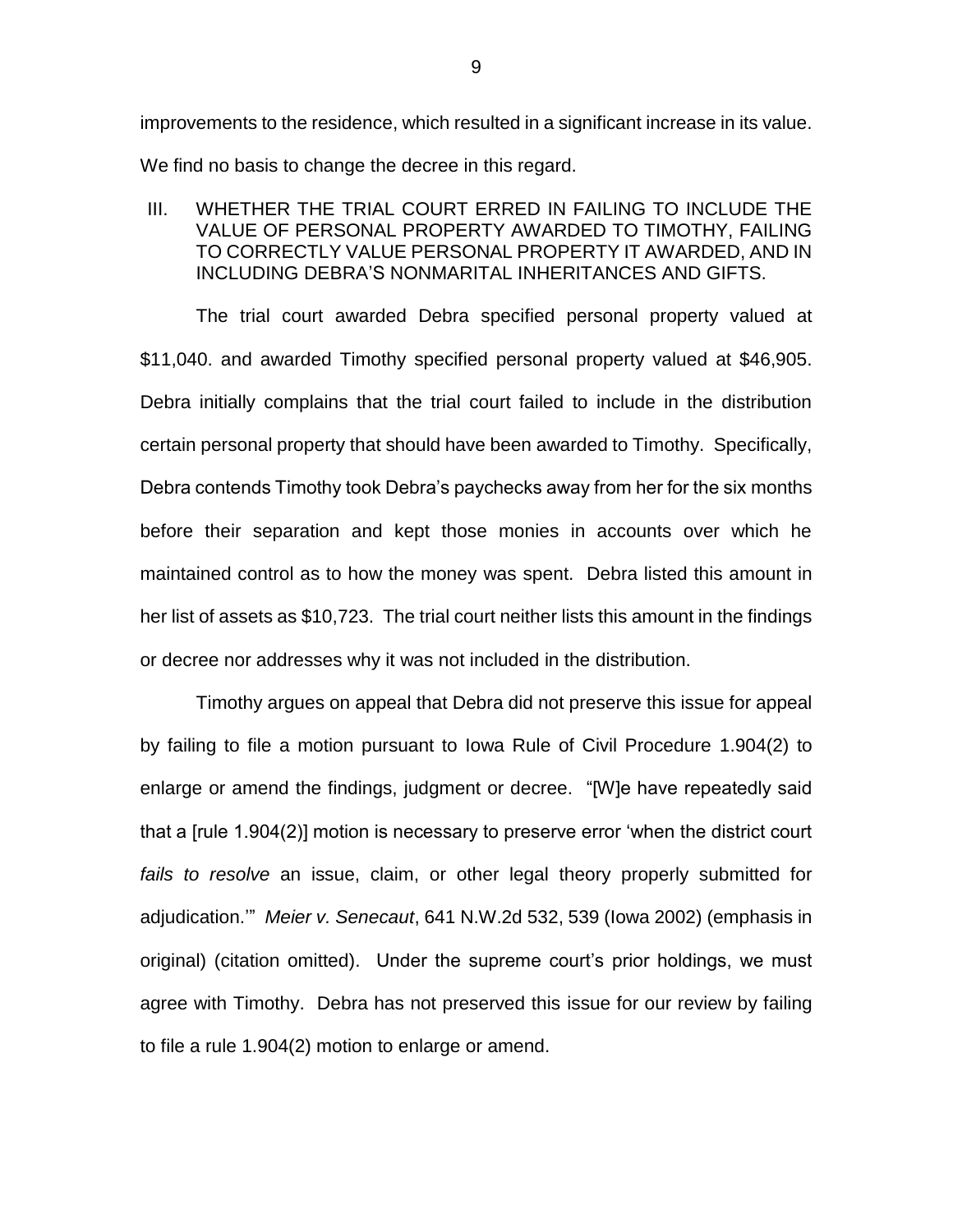Next, Debra argues that the trial court failed to include on Timothy's side of the distribution ledger the IPERS payments he received from the time of their separation to the date of the trial, which she calculates to be \$21,618. Timothy does not challenge preservation of this issue.

We must reject Debra's claim. First, the record shows that the parties during the latter half of their marriage deposited their incomes, including the monthly IPERS pension, into a joint checking account. The trial court noted in its findings: "Since the separation Timothy has continued to pay for Debra's health and car insurance and had paid for the maintenance of her car." Timothy used part of his income, including IPERS, to help support Debra during their separation. Also, Debra did not present evidence of Timothy's expenses during the separation and did not make a claim Timothy dissipated or secreted assets during the separation. Any IPERS payments Timothy received during the separation that were not expended would remain in the bank accounts and were subject to division of assets. Second, Debra did not file an application for temporary support as provided for in Iowa Code section 598.11, where the court could have required Timothy to pay an amount to Debra that could have included IPERS in the calculation. Finally, pensions are not subject to division prior to the dissolution, but are to be divided with other assets as of the date of the dissolution trial. This "means that courts divide the property of the parties *at the time of divorce*, except any property excluded from the divisible estate as separate property, in an equitable manner in light of the particular circumstances of the parties." *Schriner*, 695 N.W.2d at 496 (emphasis added). All property of the marriage that exists *at*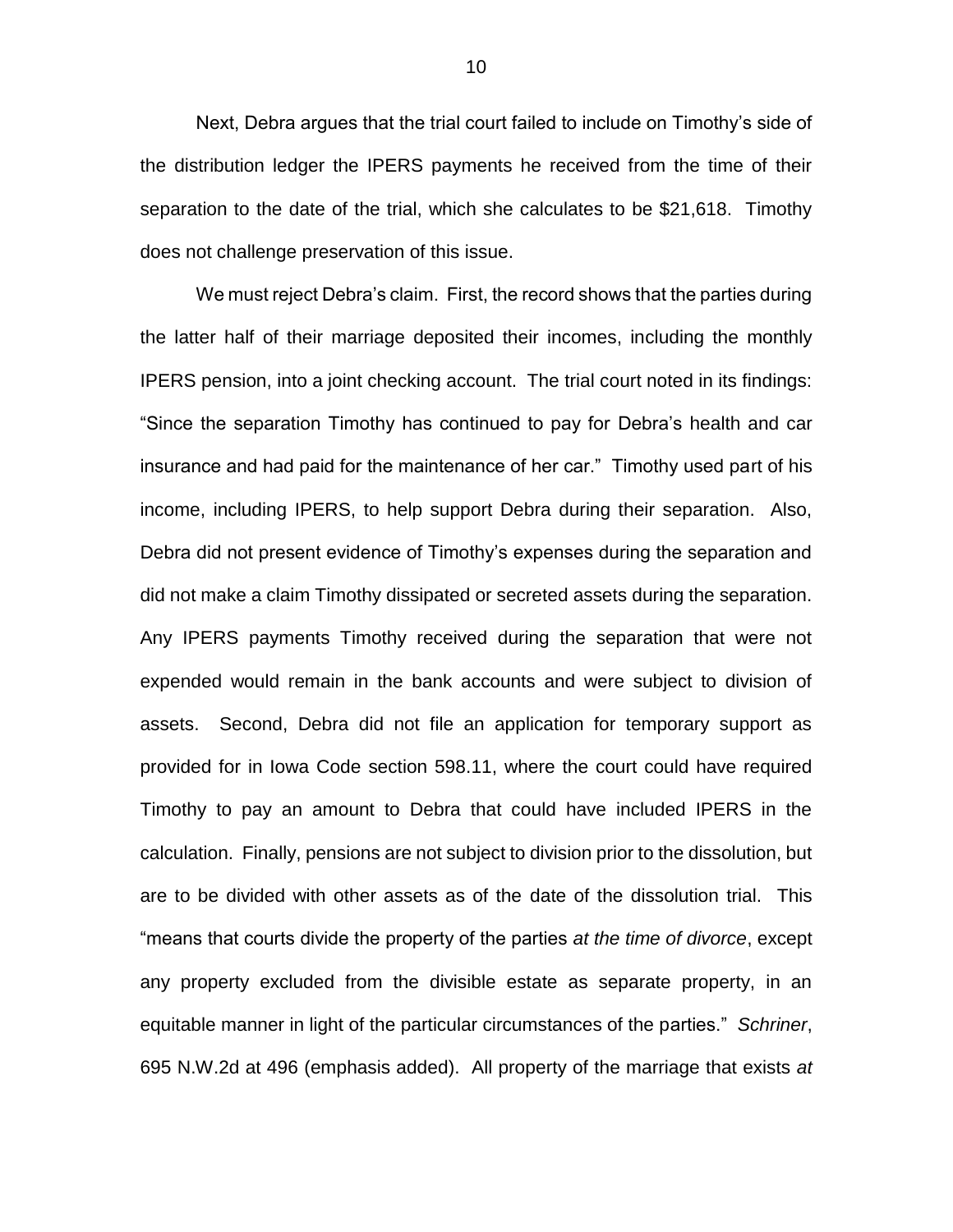*the time of the divorce*, other than gifts and inheritances to one spouse, is divisible property. *Id.* (citing Iowa Code § 598.21(1)).

Debra next claims that the trial court did not divide certain checking and savings accounts, those being: Farmers State Bank checking, \$1500.00; Farmers State Bank savings, \$16.07; Farmers State savings, \$1400.00; Farmers State checking, \$2715.38; and American Bank, \$7082.98. At trial the parties submitted Form B, the Stipulation of Assets and Liabilities. On page 3 of the exhibit, Timothy lists the Farmers State Bank checking, \$2715.38; the Farmers State Bank savings, \$16.07; and American Bank, \$7082.98. Debra claimed on the exhibit that the Farmers State Bank savings account contained \$1400; the Farmers State Bank checking \$1500.00; and the American Bank account was "unknown" amount.

The decree states: "Form B - Stipulation of Assets and Liabilities attached to the Pretrial Stipulation, and as reflected in Respondent's Exhibit 111, reflects that the parties have agreed upon the recipient of many of the assets and items of personal property. The parties do have a disagreement as to the value of some of the items." The stipulation lists these accounts as marital assets contributed to by both parties. A review of the trial court decree shows that there was no distribution of these specific accounts and they are not taken into consideration in determining an equitable distribution of assets and liabilities.<sup>4</sup>

Assuming Timothy's figures, at the time of trial these accounts contained a total of \$9814.43. The parties stipulated these are marital assets, and these

 $4$  The trial court did note that the parties kept a significant amount of cash around the home and that when Debra moved out and the parties separated, Timothy wrote her a check for \$7000 as her one-half of the cash. This, however, does not account for distribution of the bank accounts.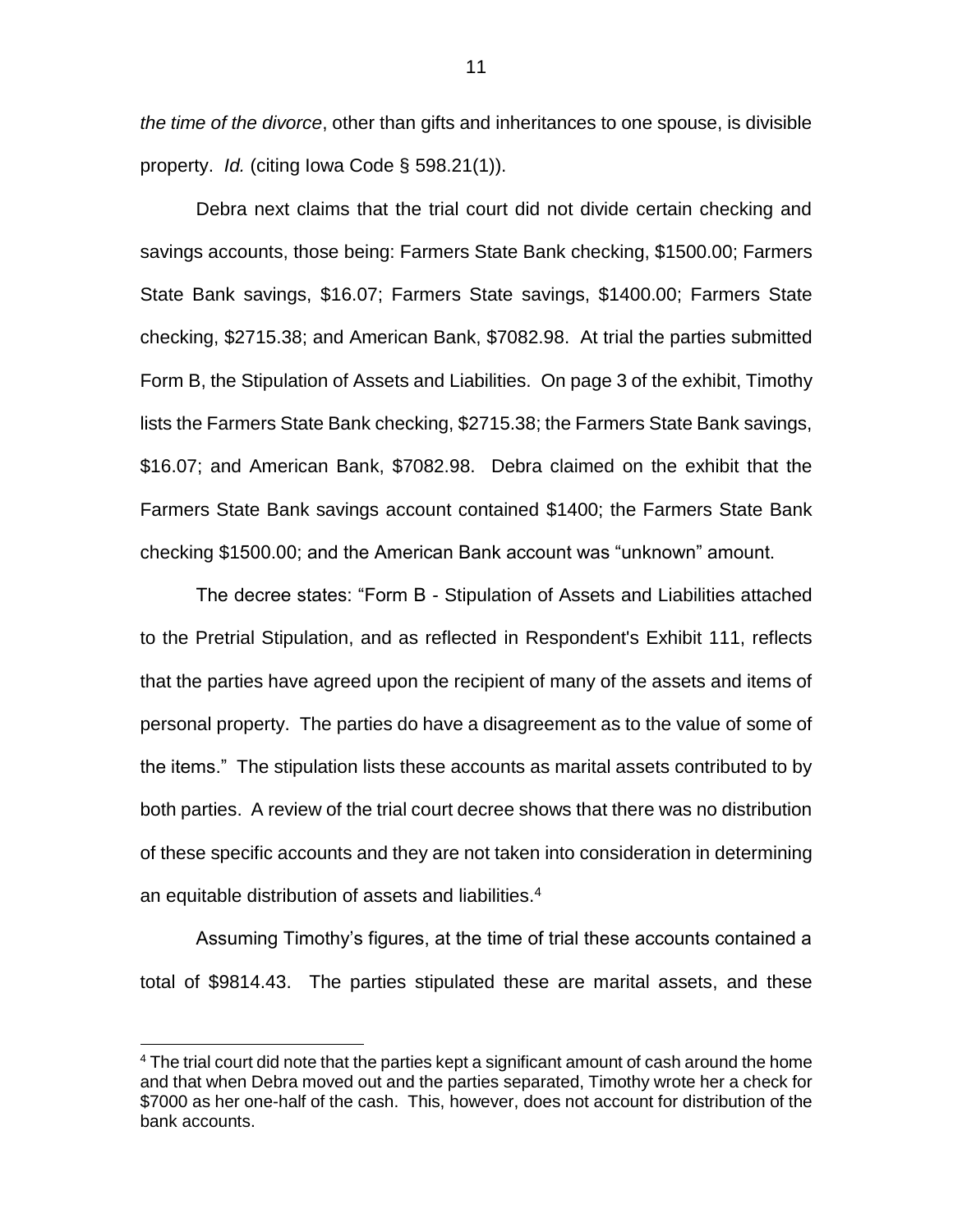accounts should be divided. Debra is entitled to one-half of these accounts, or \$4907.22.<sup>5</sup>

Next, Debra argues that the trial court did not correctly value the personal property awarded to the parties, adopting in almost every instance Timothy's value as opposed to hers. Debra points out that the trial court awarded assets, which she valued at \$44,100.00 and Timothy valued at \$22,790.00, to Timothy, and assigned a total value of \$24,847.00. In Debra's opinion, the trial court's award resulted in Timothy receiving, along with the personal property, a \$19,253.00 windfall.

Ordinarily, a trial court's valuation will not be disturbed when it is within the range of permissible evidence. *In re Marriage of Wiedemann*, 402 N.W.2d 744, 748 (Iowa 1987). In ascertaining the value of property, its owner is a competent witness to testify to its market value. *Holcomb v. Hoffschneider*, 297 N.W.2d 210, 213 (Iowa 1980). Although our review is de novo, we ordinarily defer to the trial court when valuations are accompanied by supporting credibility findings or corroborating evidence. *In re Marriage of Vieth*, 591 N.W.2d 639, 640 (Iowa Ct. App. 1999).

*Hansen*, 733 N.W.2d at 703.

 $\overline{a}$ 

Upon our de novo review, we find the trial court's valuations to be within a permissible range. The items listed are used property such as furnishings, appliances, equipment, sporting goods, and the like usually acquired over the course of a marriage. The trial court's values fall somewhere between the value claimed by each party. Debra does not specifically point to any one item and present evidence that would convince us that the trial court's valuation was clearly wrong. We find no reason to assign different values.

<sup>&</sup>lt;sup>5</sup> Since each party receives one-half these accounts, this does not change the calculation of the equitable distribution.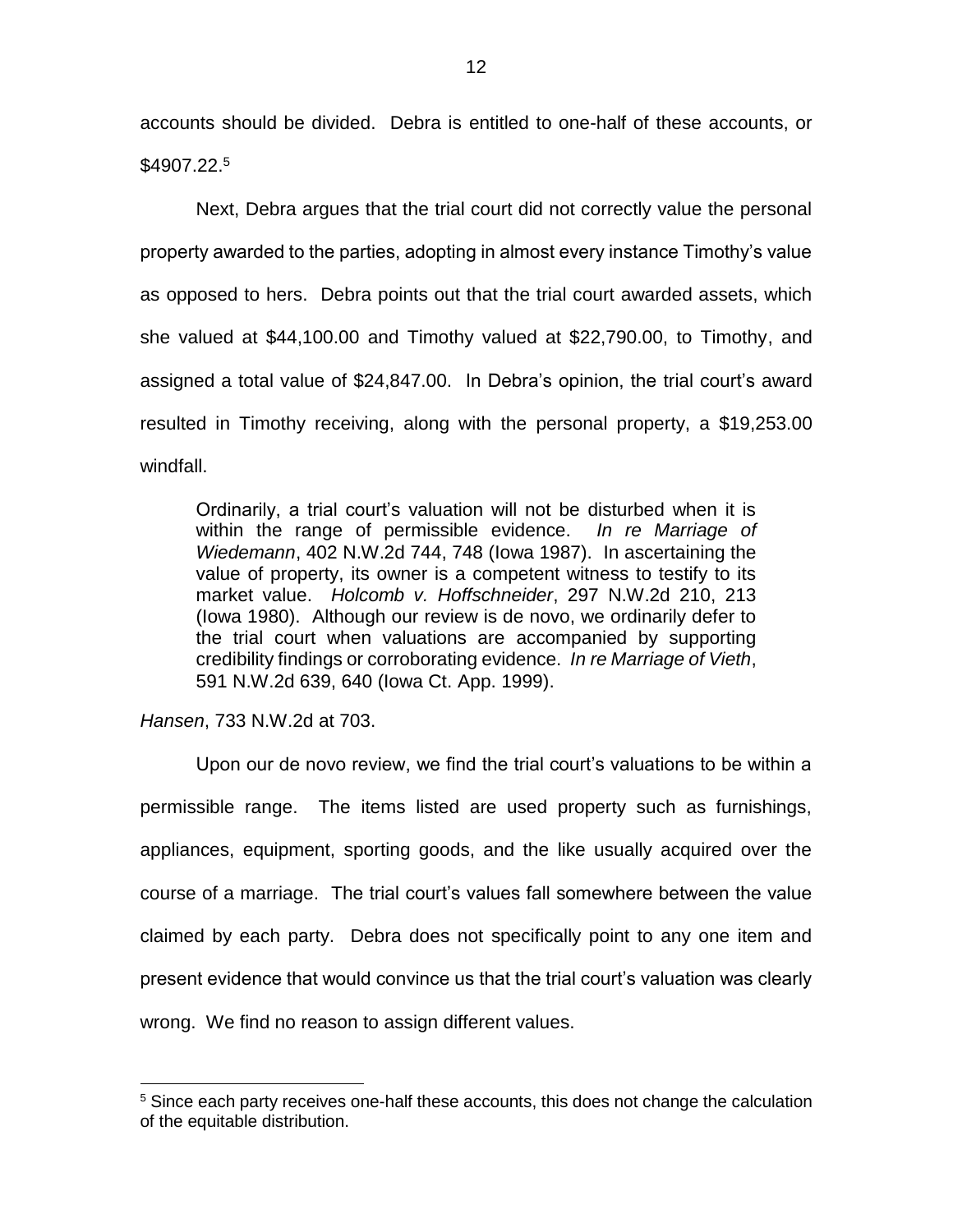Next, Debra asserts that the trial court included in her awarded marital assets items that even Timothy acknowledged were inherited or gifted to her. These include an "elephant" collection, china, crystalware, and guns. Timothy again argues that Debra did not preserve this issue since she failed to file a motion to enlarge under Iowa Rule of Civil Procedure 1.904(2). However, we do not agree on this point since the trial court did address these items by specifically including them in the distribution of personal property.

In the decree, the court awarded the "elephant" collection (\$750), the china (\$50), and the eight-piece crystalware set (\$50) to Debra as marital assets. Since these were inherited and gifted items, they were not marital property and should not have been included in the distribution. The \$850 should also be deducted from Debra's award; instead of \$11,040, her total should be \$10,190.

The remaining issue regards the guns. The court also awarded "guns" to Timothy as a marital asset with a value of \$1200 and does not mention anywhere else in the decree whether these were inheritances or gifts. On her financial affidavit, Debra lists "guns" under "other assets," with joint ownership and a value of \$5000. On the stipulation of assets and liabilities, the parties listed "guns" as acquired during the marriage going to husband with a disputed value—Debra at \$5000 and Timothy at \$3500.

In trial testimony, Timothy stated that he owned two guns before the marriage—a 1100 Remington automatic 12-gauge shotgun and a .22 Winchester semi-automatic rifle. Also, that he inherited two guns during the marriage—a model 101 Winchester 12-gauge and a model 31 Remington 12-gauge. Timothy also acknowledged that Debra had inherited two guns during the marriage, but he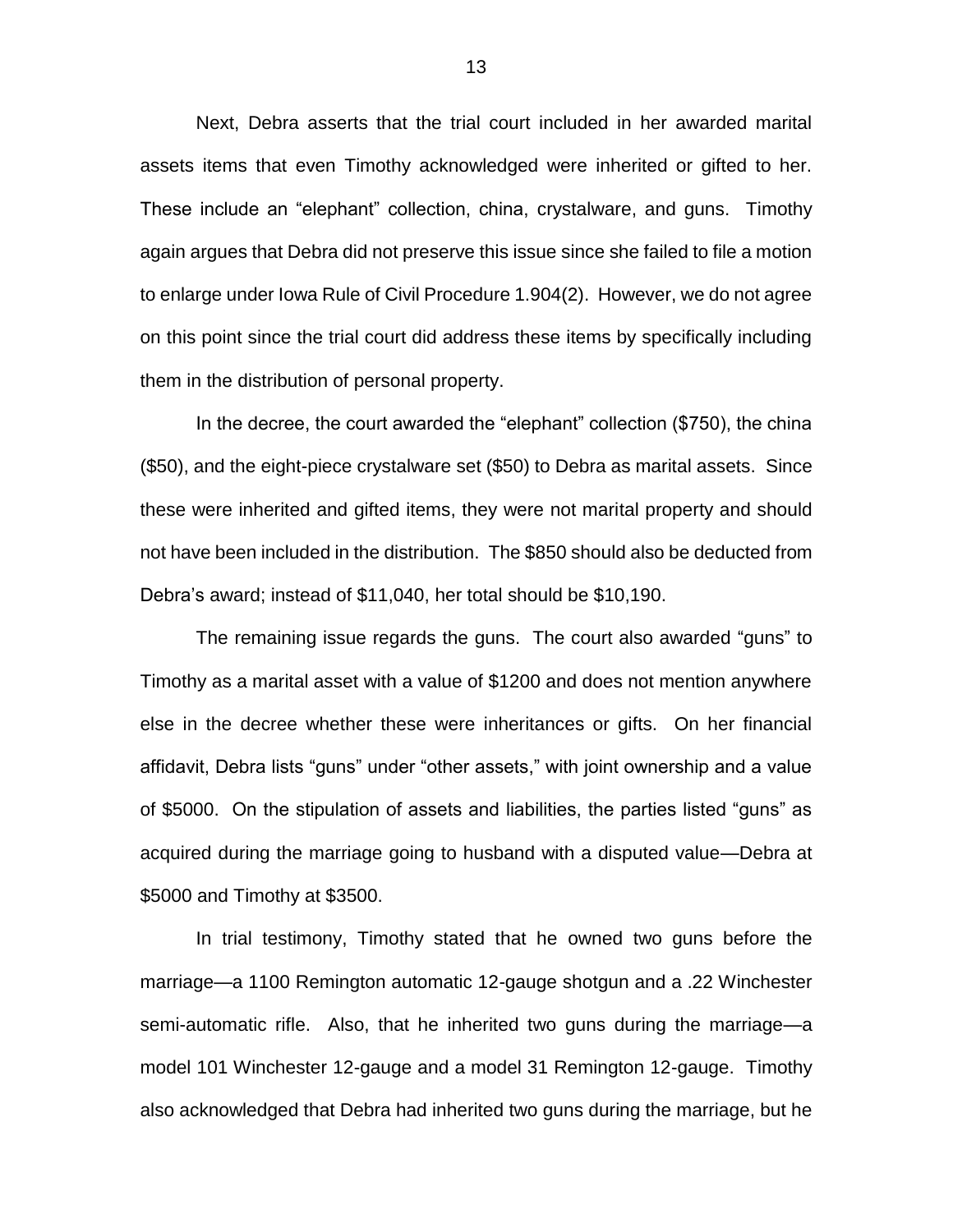could not recall their make or model. He volunteered to return those guns to Debra. Debra testified generally about the guns, identifying them in two photos, which show a total of ten rifles or shotguns. Debra did not specifically identify the guns she inherited or give an estimate of their value.

We find that the decree should be corrected to award the pre-marriage and inherited guns to the respective parties. The parties agree and understand which guns those are. Since the trial court awarded guns to Timothy and assigned a value of \$1200, significantly less than what both Debra and Timothy valued all of the guns, we find that the trial court awarded the guns constituting marital property to Timothy with the value of \$1200.

## IV. WHETHER THE TRIAL COURT ERRED IN FAILING TO CONSIDER DEBRA'S CREDIT CARD DEBT IN ITS DIVISION OF ASSETS AND DEBTS.

The trial court found "Debra's credit card debt for \$1,300.00 shall be Debra's responsibility." Debra contends that the trial court should have divided this account as a liability of the parties. The record supports that Debra incurred the \$1300 on this credit card after the parties separated and used it for purchases personal to her. Although incurred during the marriage and technically marital debt, the credit card balance need not be divided. *See Hansen*, 733 N.W.2d at 704 ("[W]e believe it is equitable to require [petitioner] to assume this liability as the level of debt was incurred without [respondent]'s knowledge and without his consent."). The court may also determine that debt incurred during separation for personal expenses may be treated as individual debt*. See In re Marriage of Etnyre*, No. 03-0591, 2003 WL 23008940, at \*3 (Iowa Ct. App. Dec. 24, 2003). We find no basis to include Debra's credit card debt in the distribution of marital assets and liabilities.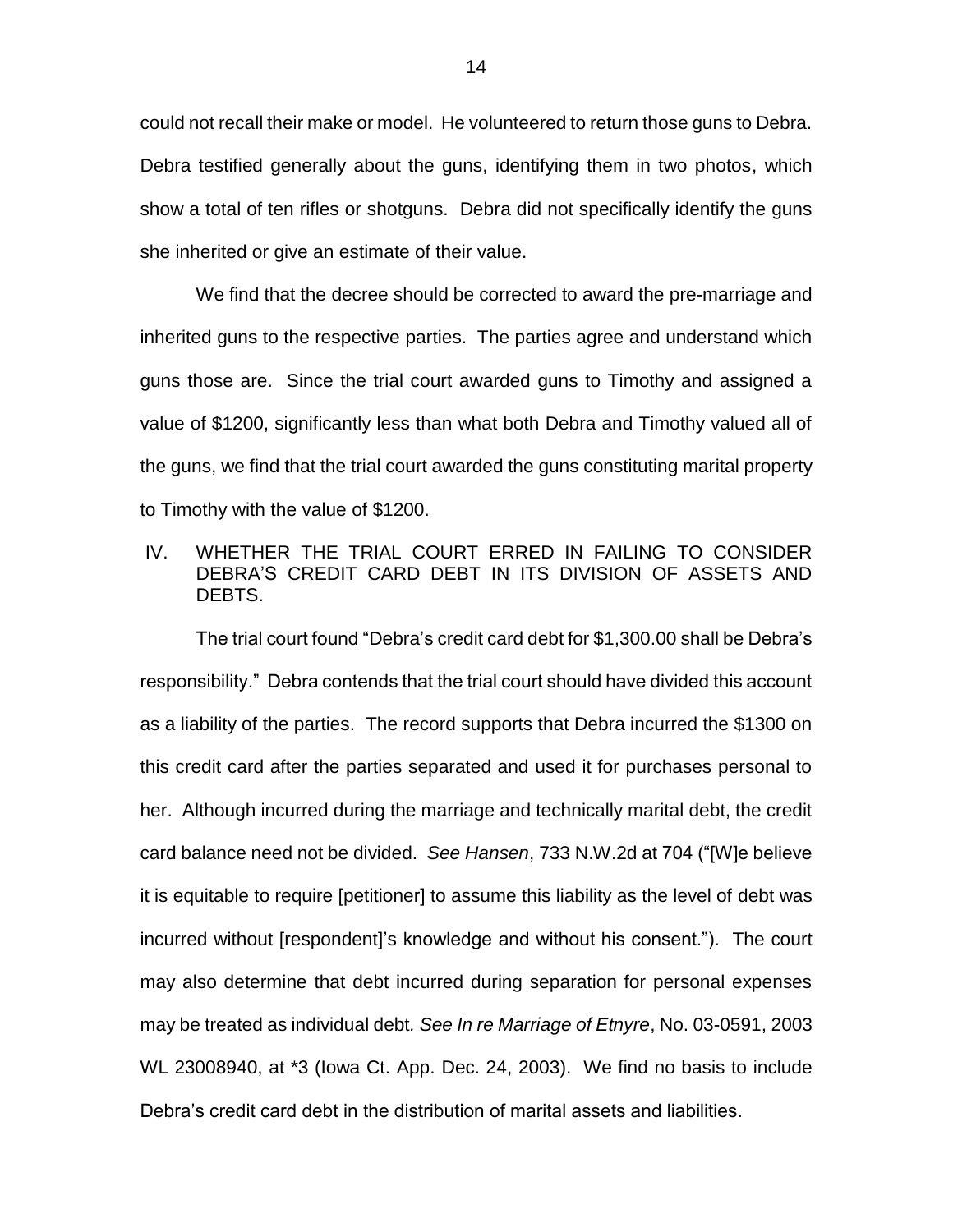## V. WHETHER THE TRIAL COURT ERRED IN FAILING TO REQUIRE THE PARTIES JOINTLY FILE 2015 TAX RETURNS AND DIVIDE THE REFUNDS.

The trial court ruled: "The parties separated in the fall of 2014. The Court leaves discretion to the parties as to whether or not they file a joint tax return for tax year 2015." The dissolution trial was held on March 3, 2016. At that time the parties still had time to timely file their 2015 federal and state income tax returns. The decree was not filed until November 29, 2016, well after the 2015 tax return filing deadlines.

Debra presented evidence that the parties had filed joint returns during the marriage and submitted as exhibits the joint returns they had filed in 2012, 2013 and 2014, up to the year of their separation. She argues that in each of those three years the joint returns had produced an income tax refund and that the court should therefore order the parties to file a joint return for 2015 and divide the expected refund.

Debra has not presented evidence that the filing of a joint return in 2015 would actually result in refunds. The tax returns from the three prior years, although suggestive, do not establish this fact. Since the decree was filed after the tax returns were due, and it is not disclosed in this record how the parties handled the filing of the 2015 income tax returns, it was proper for the trial court to leave the filing to the parties' discretion. We find no reason to disturb the trial court's ruling.

# VI. WHETHER THE TRIAL COURT ERRED IN ORDERING DEBRA TO BE PAID HER PROPERTY SETTLEMENT IN THREE INSTALLMENTS.

The trial court decree provides: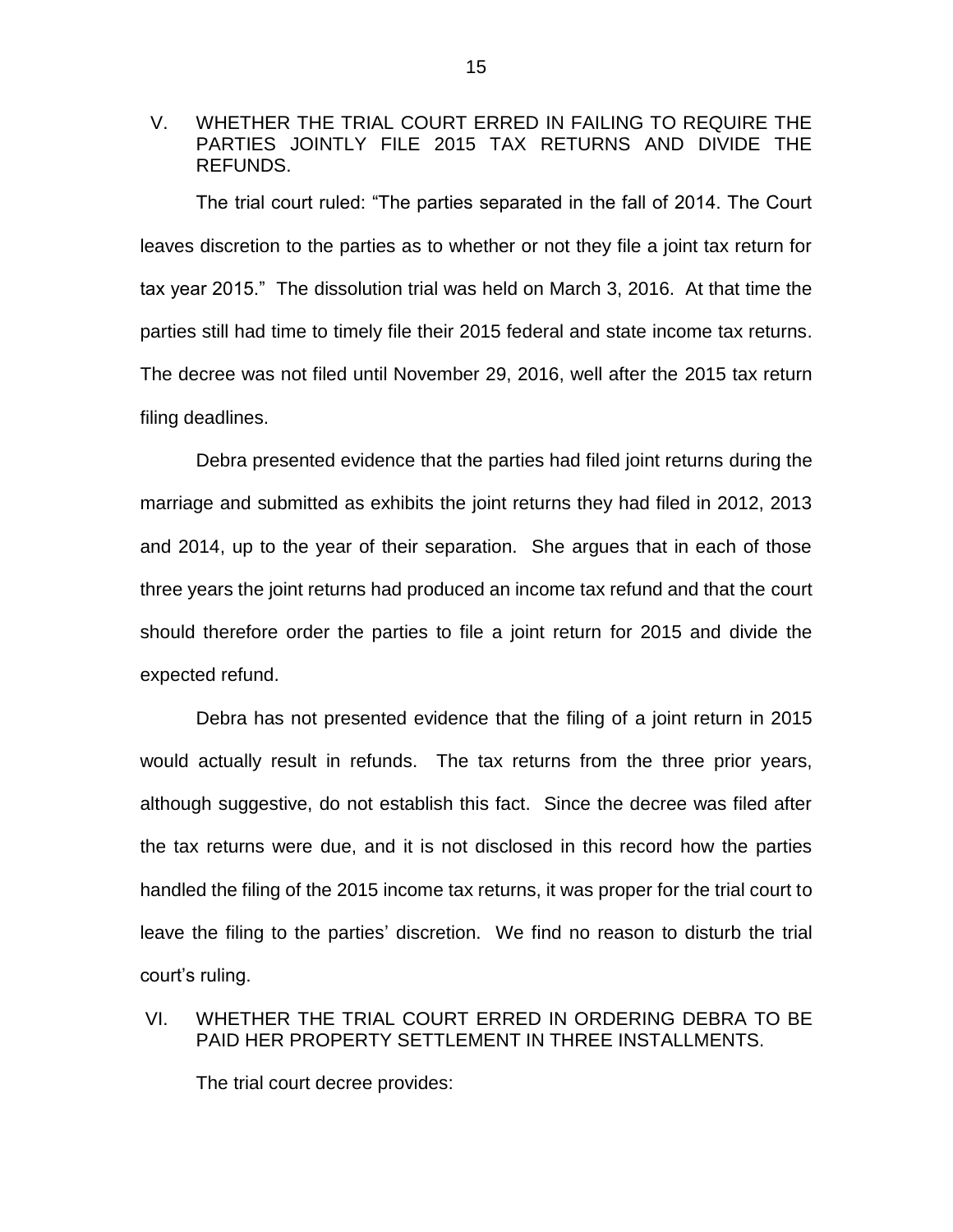Judgment is entered in favor of the Respondent, Debra M. Galles and against the Petitioner, Timothy J. Galles for the amount of \$28,843.50. This judgment shall earn interest at the legal rate upon filing of this decree until paid in full. This judgment shall be paid in three installments. The first installment of \$10,000 and interest accrued to that date shall be due February 1, 2017. The second installment of \$10,000 and accrued interest shall be due February 1, 2018, with the final installment with accrued interest shall be due on February 1, 2019. This judgment shall be a lien on Petitioner's real estate until released after payment in full.

The \$28,843.50 was half of the difference in the property distribution.<sup>6</sup>

Debra argues that Timothy was awarded sufficient cash assets to pay in full the equalization payment in one installment. Our review does not prove this out. Timothy would likely have to cash in certain retirement accounts to make an immediate full payment. Payment of a property equalization in installments has been approved by our supreme court, *see In re Marriage of Conley*, 284 N.W.2d 220, 223 (Iowa 1979), as long as the court provides for interest on the delayed payments. Here, the trial court provided for interest. We see no reason to disturb the trial court's decision on this matter.

## VII. WHETHER THE TRIAL COURT ERRED IN AWARDING ALIMONY TO DEBRA AND THE AMOUNT OF ALIMONY.

Timothy contends in his cross-appeal that the trial court erred in awarding Debra \$300 per month in alimony and no alimony should have been awarded.

 $6$  Based upon our ruling on this appeal, we have reduced Debra's amount she received in the property distribution to \$10,190. The trial court found the difference in retirement accounts awarded to the parties was \$21,822 greater to Timothy. The court then added the difference in the property distribution (\$35,865) to the \$21,822 to arrive at \$57,687. The court then divided this amount to arrive at the equalization payment owed by Timothy to Debra of \$28,843.50. Based on the reduction of \$850, the equalization payment is now \$29,268.50.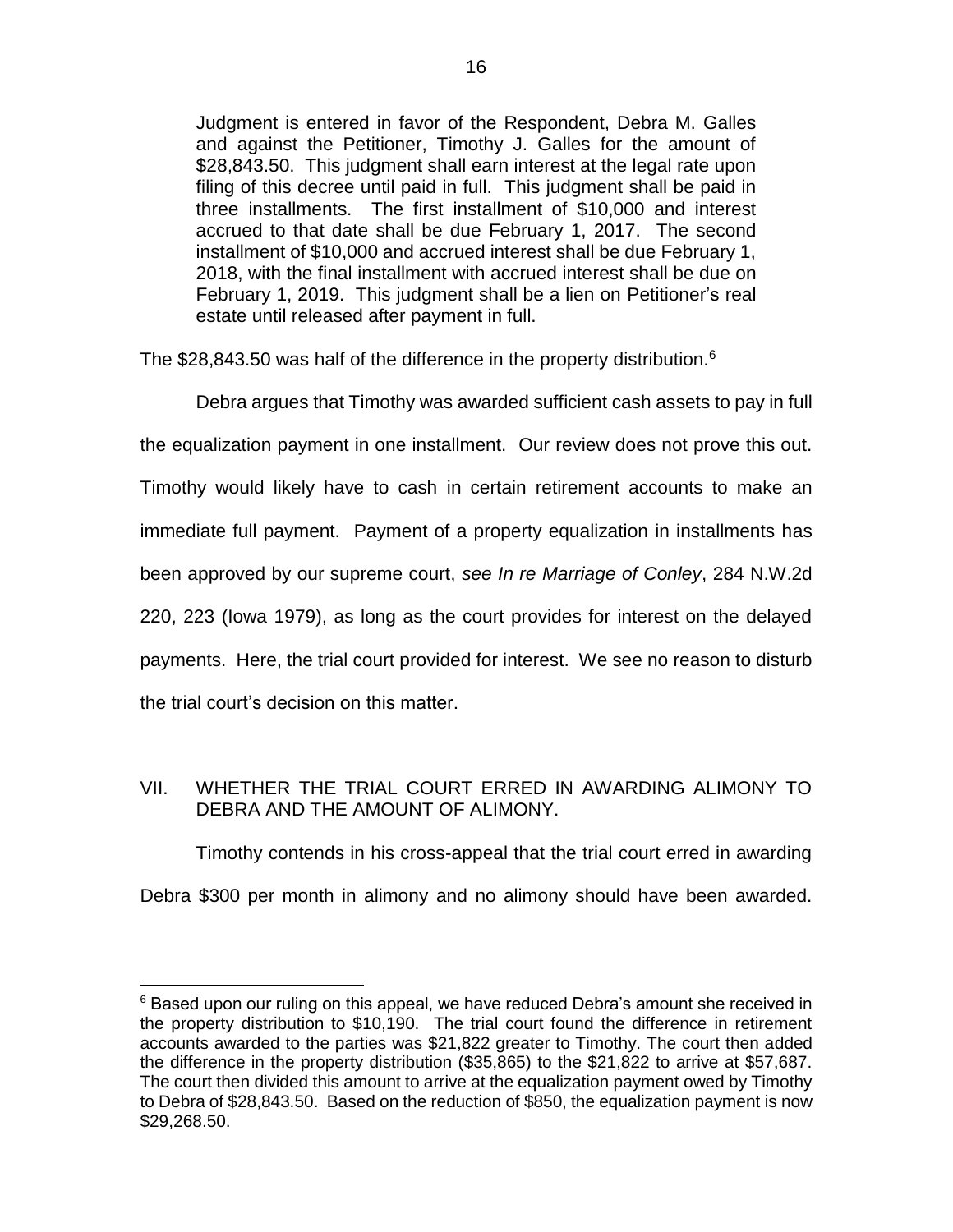Debra contends she was not awarded adequate alimony.<sup>7</sup> Since we have provided for the division of Timothy's IPERS pension by a QDRO—providing Debra with one-half, or \$600 per month—and Timothy's present income has been reduced accordingly, we apply Iowa Code section 598.21A to determine if Debra is still entitled to alimony. *See* Iowa Code § 598.21A (setting forth factors for determining spousal support).

Spousal support is not an absolute right. *In re Marriage of Fleener*, 247 N.W.2d 219, 220 (Iowa 1976). Whether spousal support is proper depends on the facts and circumstance of each case. *In re Marriage of Brown*, 487 N.W.2d 331, 334 (Iowa 1992). Division of pensions is to be considered in determining a spouse's claim for alimony. *In re Marriage of McLaughlin*, 526 N.W.2d 342, 344 (Iowa Ct. App. 1994).

In deciding whether Debra should be awarded alimony, we find her monthly expenses are listed at \$2131, which includes \$600 for housing. $8$  This totals \$25,572 per year. Her annual income was \$24,500. This situation justified alimony. She will now receive an additional \$7200 per year (\$600 per month) from Timothy's IPERS. Her annual income will be \$31,700. Over the three years following the decree, Debra is also to receive property equalization payments from

<sup>&</sup>lt;sup>7</sup> Debra incorporates an argument that she should have been awarded more alimony because the court did not set out as her separate nonmarital asset a Bankers Life IRA with a value of \$38,746, which she asserts was a result of her workers' compensation settlement for a work injury. This was not raised directly with the trial court by a rule 1.904(2) motion and is therefore not properly before us. *Meier*, 641 N.W.2d at 539. We also find that we need not address such an argument in light of our decision that Timothy's IPERS must be divided.

<sup>&</sup>lt;sup>8</sup> As discussed above, Debra actually pays rent of only \$300 per month, four out of every five months. However, we accept that Debra will likely be eventually required to spend \$600 per month on housing.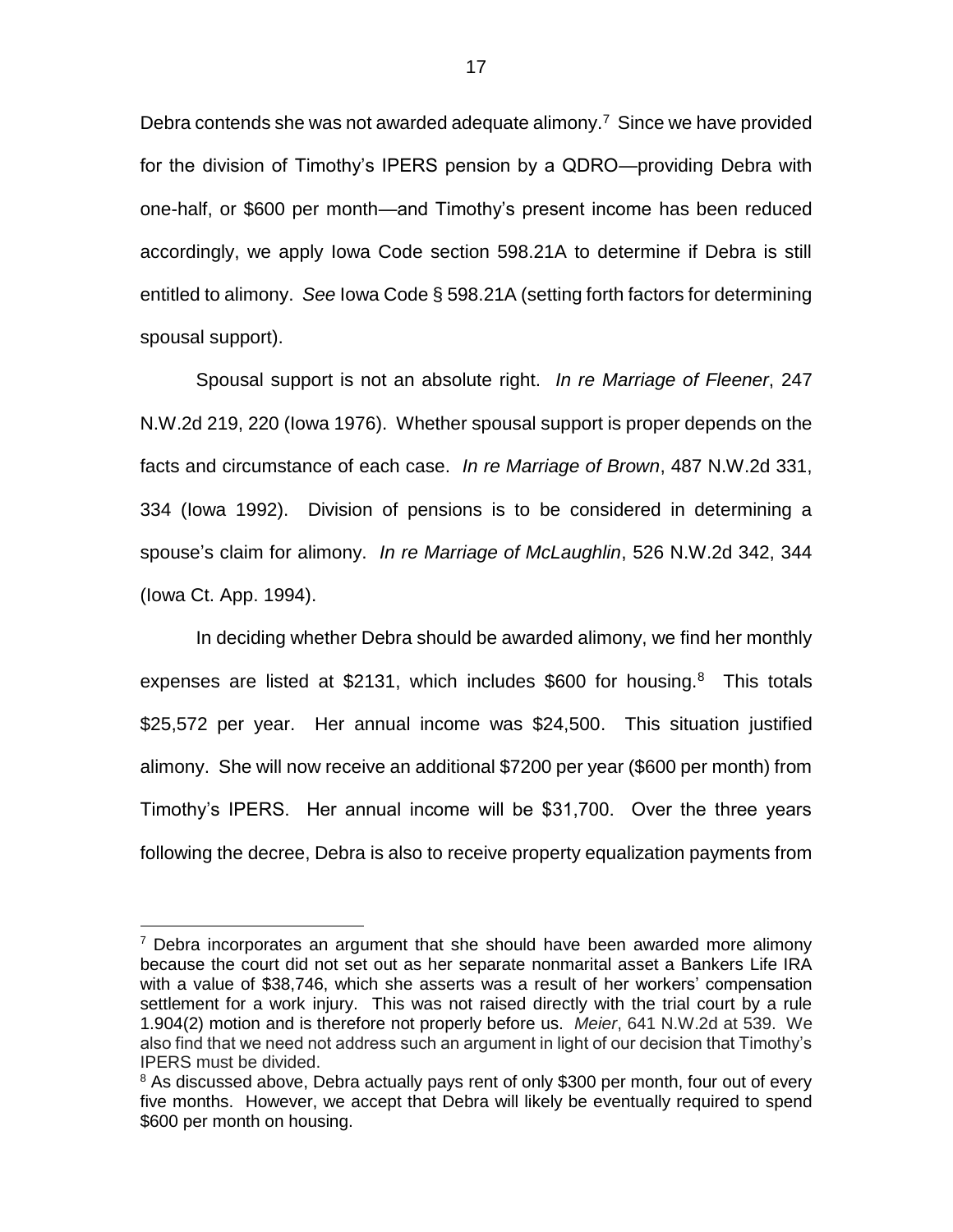Timothy of \$10,000, \$10,000 and approximately \$9268.50, <sup>9</sup> plus interest. Timothy earns \$32,000 plus his IPERS, now reduced by fifty percent, to \$600 per month or \$7200 per year, for a total gross annual income of \$39,200. Timothy testified he plans on retiring at sixty-four years of age due to the physical nature of his work. Applying all of these facts to the criteria in section 598.21A, we find that the \$300 per month alimony is more than made up by the \$600 per month Debra will receive due to the QDRO dividing Timothy's IPERS pension. The alimony provision in the original decree is eliminated.

## VIII. WHETHER THE TRIAL COURT ERRED IN AWARDING ATTORNEY FEES TO DEBRA AND THE AMOUNT.

The trial court ordered Timothy to pay \$2500 toward Debra's attorney fees, which is about one-half of her total attorney fee bill of \$4935.50. Debra contends the award should be greater. Timothy argues, with the property distribution and equalization payments, Debra can afford her attorney fees. Debra paid an initial retainer to her attorney out of the \$7000 check that Timothy gave to Debra to pay her for one-half of the cash on hand when they separated.

An award of attorney fees is not a matter of right, but rests within the court's discretion and the parties' financial positions. "[T]rial courts have considerable discretion in awarding attorney fees." *In re Marriage of Steele*, 502 N.W.2d 18, 22 (Iowa Ct. App. 1993). We are to consider the needs of the party making the request and the ability of the other party to pay. *In re Marriage of Miller,* 524

<sup>&</sup>lt;sup>9</sup> The last payment is slightly higher than stated in the original decree based upon our decision excluding Debra's inherited and gifted property.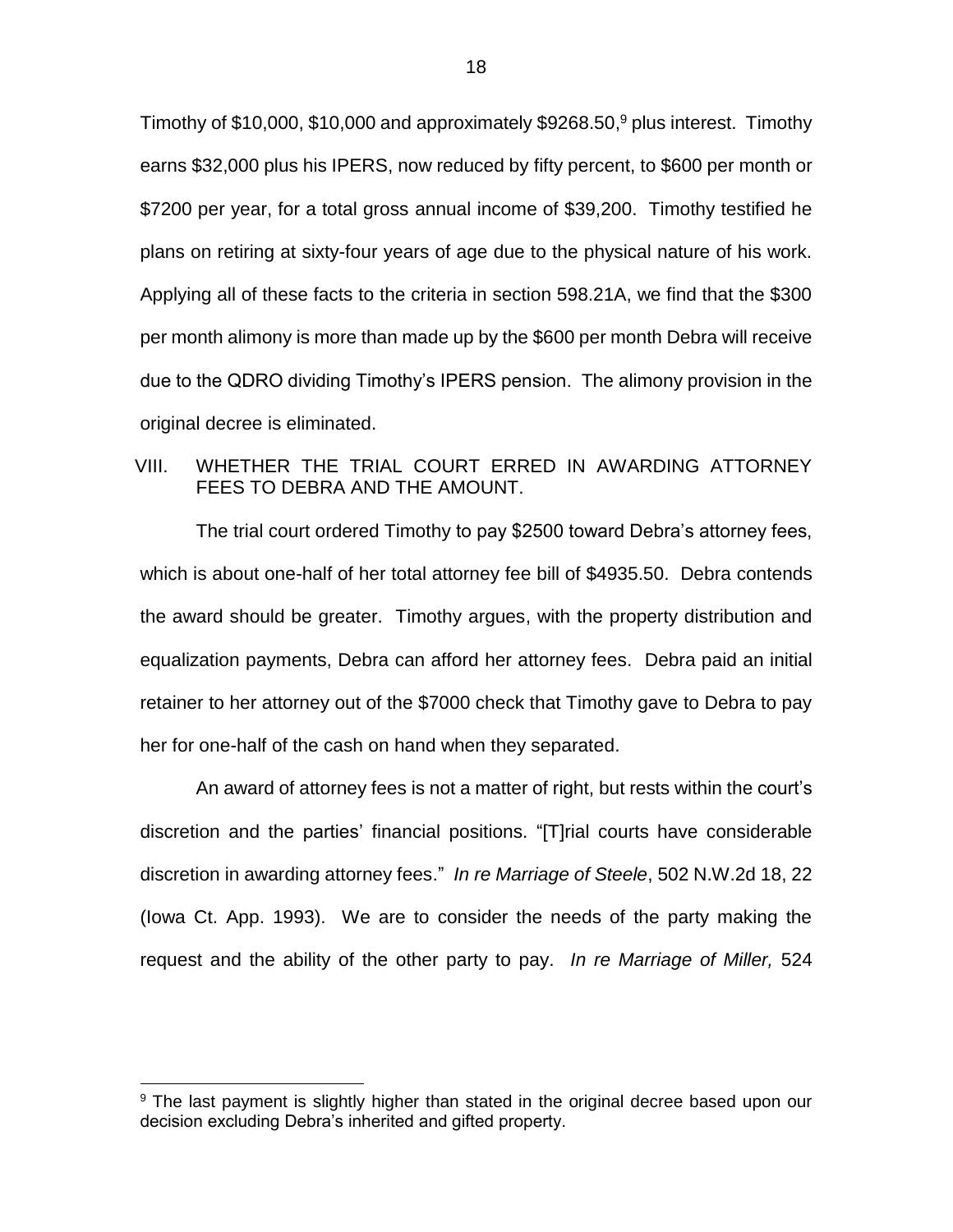N.W.2d 442, 445 (Iowa Ct. App. 1994). We review an award of attorney fees for an abuse of discretion. *Schenkelberg*, 824 N.W.2d at 484.

In applying these legal standards and the facts here, where the parties have received adequate liquid assets, we cannot find that the district court abused its discretion. The award of attorney fees was appropriate. We also decline to award Debra appellate attorney fees.

#### **E. Conclusion.**

Having addressed all of the issues raised on the appeal by both parties, we find the decree should be affirmed as modified. The parties are each entitled to one-half of the checking and savings accounts and Debra shall receive \$4907.22 from Timothy. Debra is awarded her "elephant" collection, china, crystalware, and two guns as her inherited or gifted property and \$850 is deducted from Debra's property award—adjusting the value of her award to \$10,190 rather than \$11,040. The property equalization payments from Timothy to Debra shall total \$29,268.50 plus interest. Timothy shall return Debra's two guns within ten days of the filing of this opinion. The alimony provision is stricken; Timothy shall not be obligated to pay Debra alimony. Timothy is to reimburse Debra for one-half of the IPERS payments he has received from the date of the original decree.

The action is remanded to the district court for entry of a QDRO consistent with this opinion to be submitted by the parties for approval by the court within a